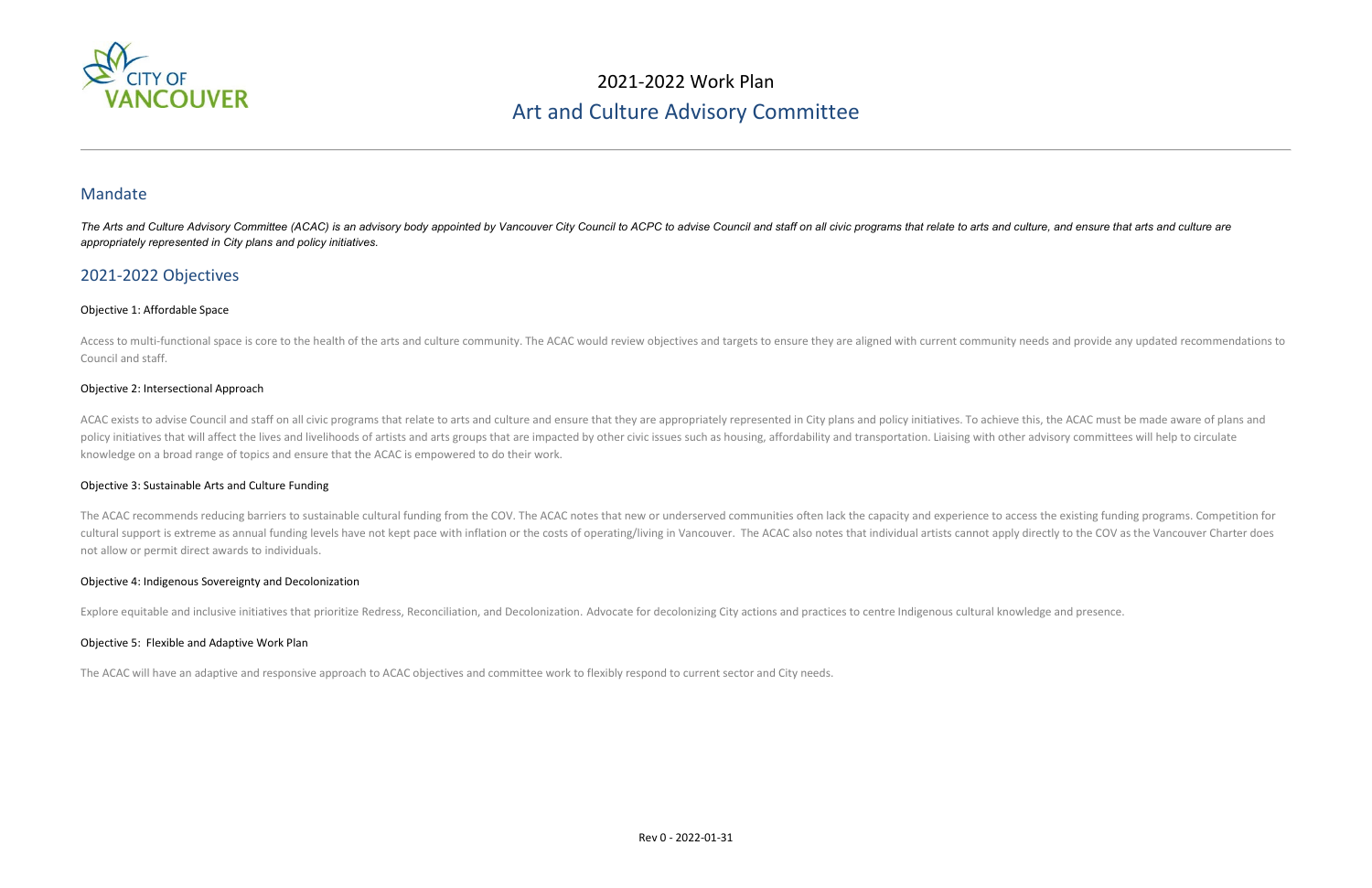

# 2021-2022 Work Plan Art and Culture Advisory Committee

| Timeline                                    | <b>Action Items</b>                                                                                        | <b>Committee Resources</b>                                                                                                  | <b>Expected Outcomes</b>                                                                                                                                                                                                                                                                                                                                                                               | Partners/Stal                                                                  |
|---------------------------------------------|------------------------------------------------------------------------------------------------------------|-----------------------------------------------------------------------------------------------------------------------------|--------------------------------------------------------------------------------------------------------------------------------------------------------------------------------------------------------------------------------------------------------------------------------------------------------------------------------------------------------------------------------------------------------|--------------------------------------------------------------------------------|
| Identify target start and completion dates. | Identify specific action items integral to accomplish<br>the stated objective.                             | Identify working groups, subcommittees, and/or<br>committee member(s) responsible to lead the<br>objective, as appropriate. | Outline expected achievements and deliverables<br>from each action item. Ideally, these are measurable<br>indicators of success which can be reported through<br>annual reports.                                                                                                                                                                                                                       | Identify opportunities or ne<br>groups / organizations with                    |
|                                             |                                                                                                            | <b>AFFORDABLE SPACE</b>                                                                                                     |                                                                                                                                                                                                                                                                                                                                                                                                        |                                                                                |
| Start date. - Completion date.              | Review COV's current affordable space plans and<br>ACAC's previous work                                    | <b>TBD</b>                                                                                                                  | Clear understanding of COV's current plan to tackle<br>affordable splace challenges                                                                                                                                                                                                                                                                                                                    | COV Staff (Cultural Services, pl<br>cultural workers, and organiza             |
| Start date. - Completion date.              | Identify current stakeholders types and overall needs<br>for affordable space                              | <b>TBD</b>                                                                                                                  | Identify shortcomings of work plans against current<br>needs, post pandemic.                                                                                                                                                                                                                                                                                                                           | Additional stakeholders, includ<br>arts and culture sector, will be<br>actions |
|                                             |                                                                                                            | <b>INTERSECTIONAL APPROACH</b>                                                                                              |                                                                                                                                                                                                                                                                                                                                                                                                        |                                                                                |
| Start date. - Completion date.              | Liaise with other advisory committees to share<br>knowledge and work together towards common<br>objectives | <b>TBD</b>                                                                                                                  | <b>TBD</b>                                                                                                                                                                                                                                                                                                                                                                                             | <b>TBD</b>                                                                     |
| Start date. - Completion date.              | <b>TBD</b>                                                                                                 | <b>TBD</b>                                                                                                                  | <b>TBD</b>                                                                                                                                                                                                                                                                                                                                                                                             | <b>TBD</b>                                                                     |
|                                             |                                                                                                            | SUSTAINABLE ARTS & CULTURE FUNDING                                                                                          |                                                                                                                                                                                                                                                                                                                                                                                                        |                                                                                |
| Start date. - Completion date.              | TBD                                                                                                        | TBD                                                                                                                         | To address these barriers the ACAC recommends that<br>the City increase its overall investment in its arts and<br>cultural sector and works to eliminate and reduce the<br>institutional, systemic, and historic barriers that limit<br>access and stifle cultural expression. The ACAC<br>understands there are legal challenges regarding the BC<br>Charter that restricts access to these funds. We | <b>TBD</b>                                                                     |

|                                                              | Partners/Stakeholders                                                                                                         |  |  |  |  |
|--------------------------------------------------------------|-------------------------------------------------------------------------------------------------------------------------------|--|--|--|--|
| verables<br>easurable<br>d through                           | Identify opportunities or needs to collaborate with<br>groups / organizations within or outside of the City                   |  |  |  |  |
|                                                              |                                                                                                                               |  |  |  |  |
| tackle                                                       | COV Staff (Cultural Services, planners, etc), artists,<br>cultural workers, and organizations                                 |  |  |  |  |
| ırrent                                                       | Additional stakeholders, including those outside of the<br>arts and culture sector, will be defined as part of our<br>actions |  |  |  |  |
|                                                              |                                                                                                                               |  |  |  |  |
|                                                              | <b>TBD</b>                                                                                                                    |  |  |  |  |
|                                                              | <b>TBD</b>                                                                                                                    |  |  |  |  |
|                                                              |                                                                                                                               |  |  |  |  |
| ıds that<br>rts and<br>uce the<br>at limit<br>ng the BC<br>e | TBD                                                                                                                           |  |  |  |  |